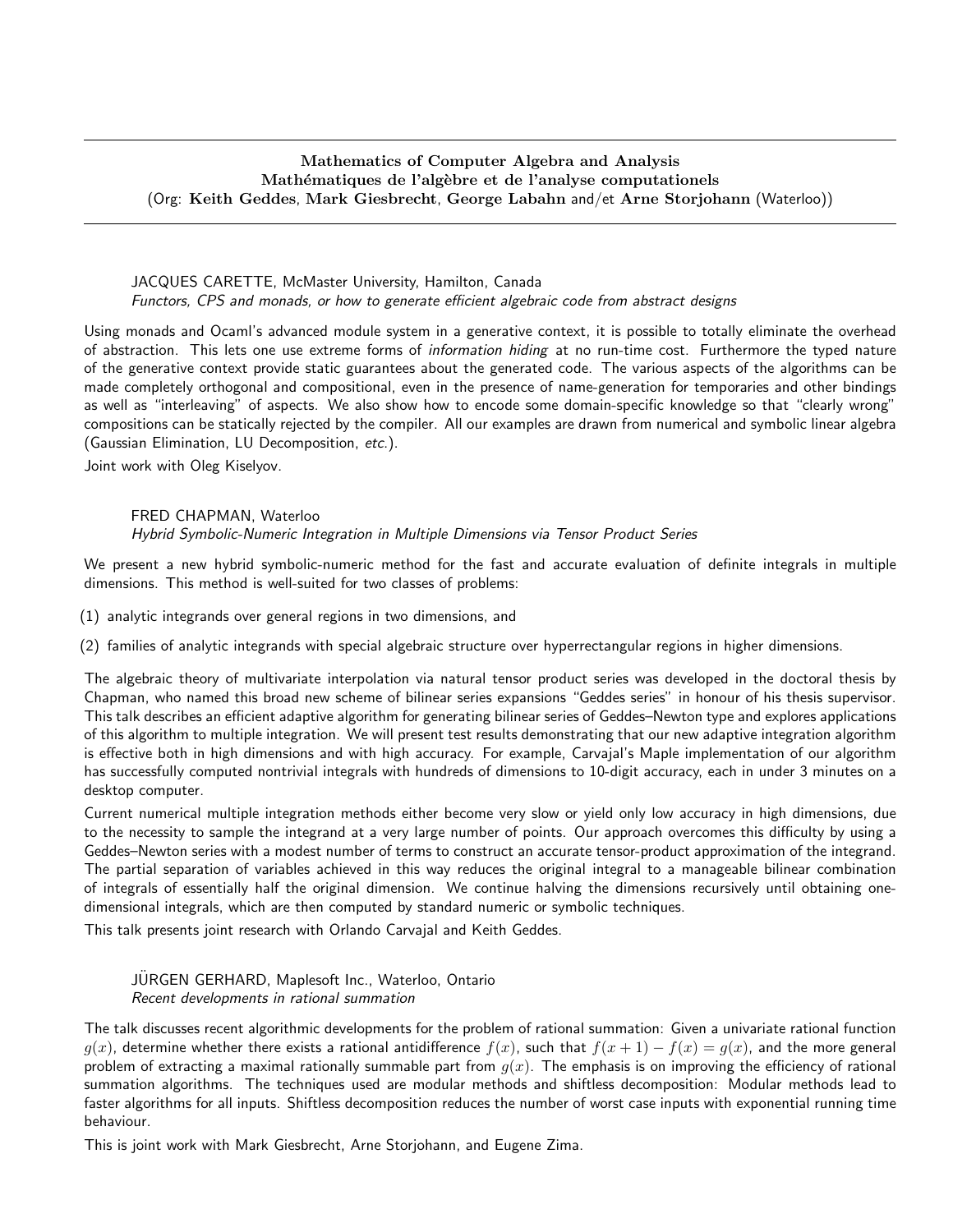#### PASCAL GIORGI, Laboratoire LIP, ENSL, Lyon, France, and Waterloo On the use of polynomial matrix approximant in the block Wiedemann algorithm

The resolution of a linear system is one of the most studied problems in linear algebra. It is well known that by using Gaussian elimination one can solve a linear system with a cubic time complexity. However, when the matrix is sparse (only a few elements are non-zero) or structured (Toeplitz, . . . ) the use of iterative methods such as Krylov/Lanczos allows better time and space complexity. Nevertheless, these methods are probabilistic and the chances of success rely on randomness properties of the computation domain. In order to achieve better probability of success one can use blocking technique. One of the main concern in the Wiedemann algorithm is to compute the minimal generating polynomial of matrix. When we switch to the block Wiedemann algorithm the main concern becomes the computation of a matrix minimal generating polynomial. The use of the block Wiedemann algorithm leads us to deal with matrix polynomial operations instead of scalar polynomial operations.

In order to provide fast computation in the block Wiedemann algorithm, we use some recent reduction to matrix multiplication in polynomial matrix computation. In particular, we rely on polynomial matrix approximant (Pade Approximant) through minimal basis computation in order to obtain the block minimal polynomial of a matrix. In practice, the minimal basis allows us to use matrix multiplication and so to benefit from implementation based on hybrid numerical/symbolic computation. We present our work on the reduction of minimal basis computation to matrix multiplication and we present an adaptation of our algorithm to handle the computation of block minimal polynomial. We also shows some performances obtained within the Linbox library (http://www.linalg.org) for the block Wiedemann algorithm using minimal basis computation.

#### ILIAS KOTSIREAS, Wilfred Laurier University Astronomical Bounds for finding inequivalent Hadamard Matrices

Hadamard matrices arise in Combinatorics and have a wide range of applications in Statistics, Coding Theory, Cryptography, Telecommunications and many other areas. For each permissible order (a multiple of 4) of Hadamard matrices there is only a finite number of Hadamard matrices of this order. The set of Hadamard matrices of a specific order is equipped with an equivalence relation and the representatives of the equivalence classes with respect to this relation are called inequivalent Hadamard matrices. The graph isomorphism criterion is a necessary and sufficient condition to test whether two given Hadamard matrices are inequivalent. The 4-profile criterion is a necessary, but not sufficient, condition to test whether two given Hadamard matrices are inequivalent. Both the graph isomorphism and the 4-profile criteria have been implemented in the Computer Algebra System Magma.

Using these and other criteria, various authors have established constructive lower bounds (of the order of a few hundreds) for the number of inequivalent matrices of many permissible orders. In this work we use the doubling construction for Hadamard matrices, in conjunction with the symmetric group (group of permutations)  $S_n$ , to construct millions on inequivalent Hadamard matrices of orders which are multiples of 8. Thus we establish constructively new lower bounds for many such orders, up to 100, by starting with some small initial sets of inequivalent, or equivalent, Hadamard matrices.

Joint work with G. Georgiou and C. Koukouvinos.

# JOHN MAY, North Carolina State University Solving Problems in Approximate Polynomial Algebra via SVD methods

Many problems in polynomial algebra can be formulated for polynomials which are given with inexact coefficients. When considered numerically many of these algebraic problems are ill-posed—small perturbations to coefficients lead to large changes in the answer. For example, very small random changes to a factorizatable multivariate polynomial typically result in an irreducible polynomial. Other examples of problems of this type are polynomial division, GCD computation and polynomial decomposition.

It is possible to find reasonable partial solutions for a number of problems in approximate algebra by linearizing and using singular value decomposition (SVD) methods. If the problem can be restated as a problem of computing null vectors of a given matrix, then we typically can do two things: first, given a polynomial without a given property, we can find a lower bound on the distance to the nearest polynomial with the property and second, we can compute a "nearby" polynomial which has the given property, though we cannot in general find the nearest such polynomial.

In this talk we will discuss the general technique, as well as the specific details for the GCD, and factorization problems.